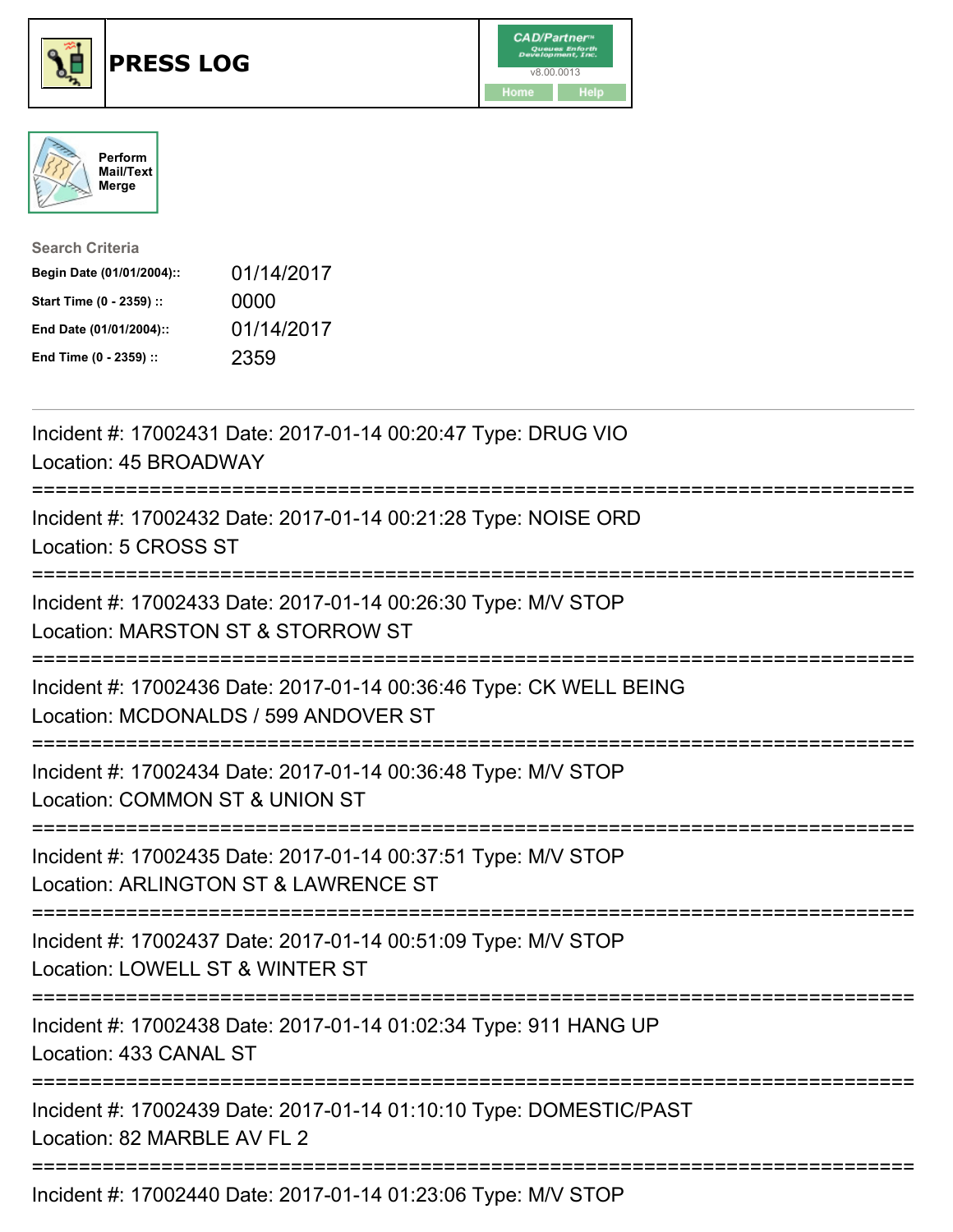| Location: HAMPSHIRE ST & METHUEN ST                                                                                   |
|-----------------------------------------------------------------------------------------------------------------------|
| Incident #: 17002441 Date: 2017-01-14 01:47:52 Type: M/V STOP<br>Location: 40 SPRUCE ST                               |
| Incident #: 17002442 Date: 2017-01-14 02:03:45 Type: FIGHT<br>Location: 89 ESSEX ST                                   |
| Incident #: 17002444 Date: 2017-01-14 02:12:27 Type: NOISE ORD<br>Location: 166 SPRUCE ST FL 1<br>------------------- |
| Incident #: 17002443 Date: 2017-01-14 02:12:31 Type: AUTO ACC/UNK PI<br>Location: LA TAMBORA / 205 BROADWAY           |
| Incident #: 17002445 Date: 2017-01-14 02:13:15 Type: SUS PERS/MV<br>Location: 206 PARK ST                             |
| Incident #: 17002446 Date: 2017-01-14 02:16:05 Type: AUTO ACC/NO PI<br>Location: BERKELEY ST & SWAN ST                |
| Incident #: 17002447 Date: 2017-01-14 02:16:55 Type: DISTURBANCE<br>Location: SEVEN ELEVEN / 99 HAMPSHIRE ST          |
| Incident #: 17002448 Date: 2017-01-14 02:18:40 Type: ALARMS<br>Location: SOLECTRA / 360 MERRIMACK ST                  |
| Incident #: 17002449 Date: 2017-01-14 02:25:21 Type: AUTO ACC/NO PI<br>Location: NEWBURY & METHUEN ST                 |
| Incident #: 17002450 Date: 2017-01-14 02:27:46 Type: M/V STOP<br>Location: BERKELEY ST & PARK ST                      |
| Incident #: 17002451 Date: 2017-01-14 02:37:04 Type: NOISE ORD<br>Location: 204 S UNION ST FL 2                       |
| Incident #: 17002452 Date: 2017-01-14 02:40:15 Type: M/V STOP<br>Location: BROADWAY & MANCHESTER ST                   |
| Incident #: 17002453 Date: 2017-01-14 02:45:51 Type: M/V STOP<br>Location: 318 BROADWAY                               |
| Incident #: 17002454 Date: 2017-01-14 02:46:10 Type: ALAPMS                                                           |

Incident #: 17002454 Date: 2017-01-14 02:46:10 Type: ALARMS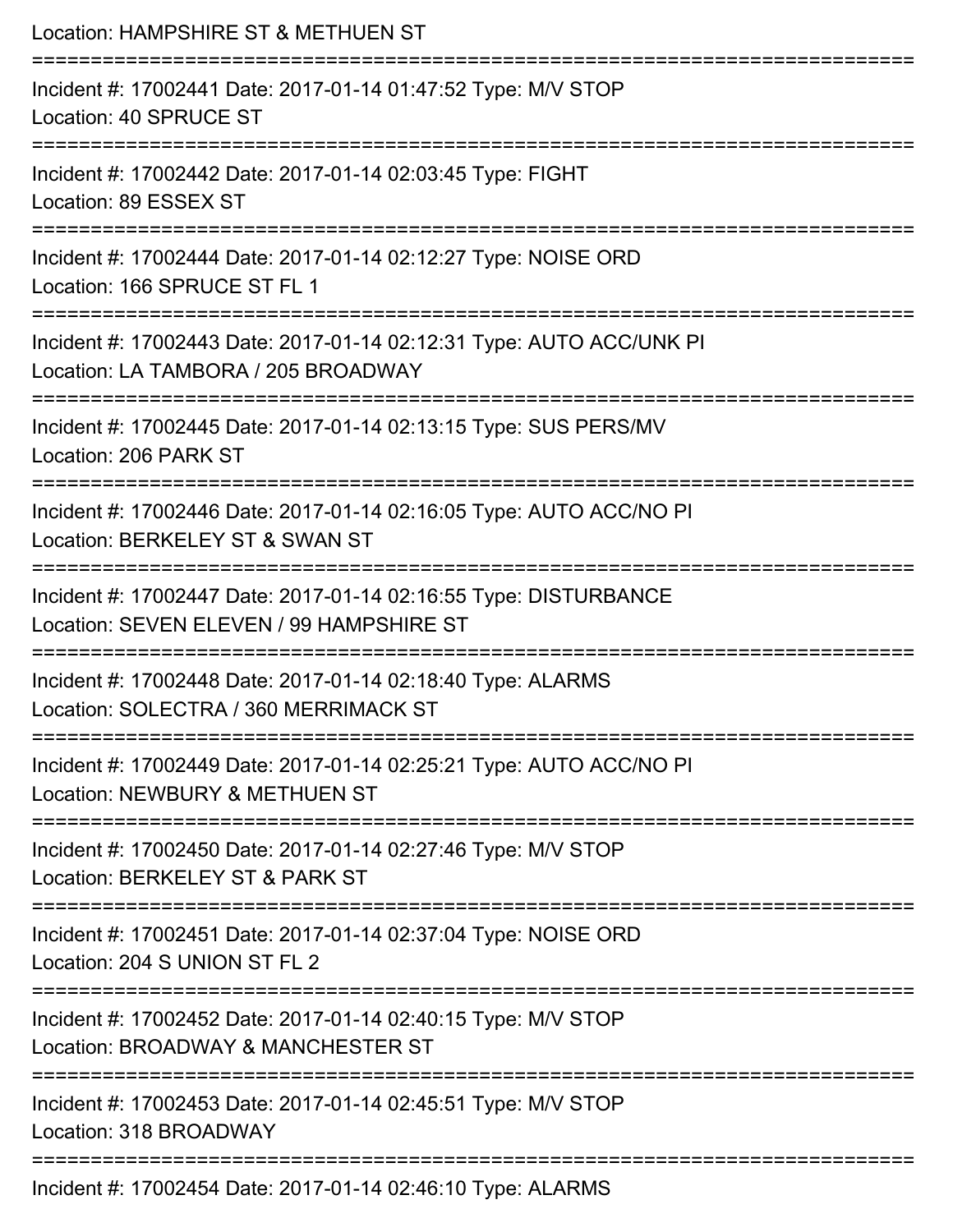| Incident #: 17002455 Date: 2017-01-14 02:46:52 Type: BUILDING CHK<br>Location: SAM'S FOOD STORE / 389 BROADWAY |
|----------------------------------------------------------------------------------------------------------------|
| Incident #: 17002456 Date: 2017-01-14 02:49:27 Type: FIGHT<br>Location: 212 FARNHAM ST                         |
| Incident #: 17002457 Date: 2017-01-14 02:50:46 Type: UNWANTEDGUEST<br>Location: 20 DAISY ST #103               |
| Incident #: 17002458 Date: 2017-01-14 02:52:30 Type: M/V STOP<br>Location: 342 BROADWAY                        |
| Incident #: 17002459 Date: 2017-01-14 02:56:36 Type: M/V STOP<br>Location: DURHAM ST & S BROADWAY              |
| Incident #: 17002460 Date: 2017-01-14 02:57:38 Type: MV/BLOCKING<br>Location: 49 JUNIPER ST                    |
| Incident #: 17002461 Date: 2017-01-14 03:03:07 Type: M/V STOP<br>Location: 205 BROADWAY                        |
| Incident #: 17002462 Date: 2017-01-14 03:10:17 Type: SHOTS FIRED<br>Location: 2 MUSEUM SQ #308                 |
| Incident #: 17002463 Date: 2017-01-14 03:29:37 Type: AUTO ACC/UNK PI<br>Location: ERVING AV & LAWRENCE ST      |
| Incident #: 17002464 Date: 2017-01-14 03:30:32 Type: BUILDING CHK<br>Location: 600 BROADWAY                    |
| Incident #: 17002465 Date: 2017-01-14 03:45:39 Type: DRUG VIO<br>Location: 68 EXCHANGE ST                      |
| Incident #: 17002466 Date: 2017-01-14 03:45:59 Type: MAN DOWN<br>Location: 45 BROADWAY #207                    |
| Incident #: 17002467 Date: 2017-01-14 03:59:12 Type: ALARMS<br>Location: VECINA BEAUTY SUPPLY / 196 BROADWAY   |
| Incident #: 17002468 Date: 2017-01-14 04:00:21 Type: NOISE ORD                                                 |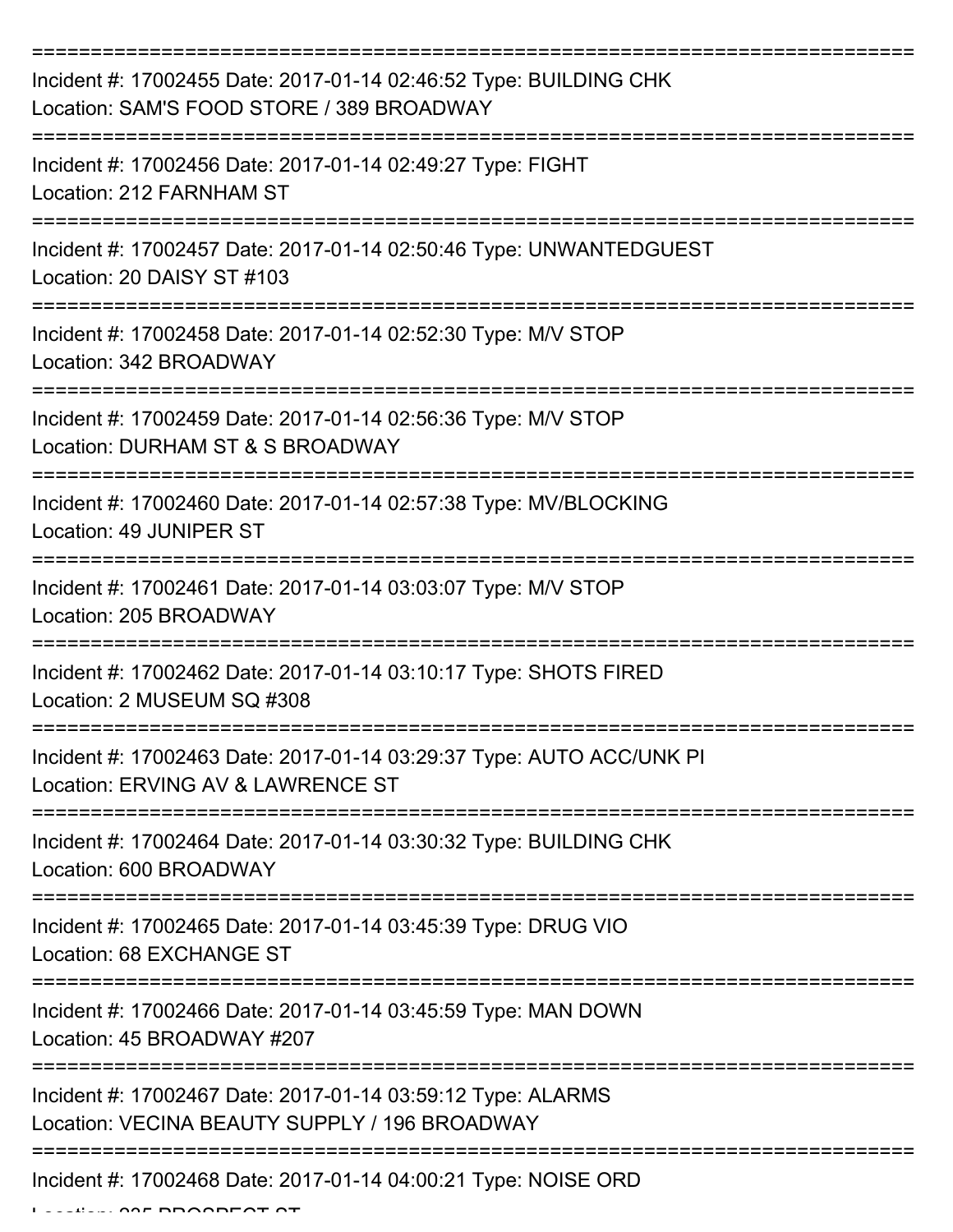| Incident #: 17002469 Date: 2017-01-14 04:11:53 Type: BUILDING CHK<br>Location: BROADWAY LIQUORS / 434 BROADWAY  |
|-----------------------------------------------------------------------------------------------------------------|
| Incident #: 17002471 Date: 2017-01-14 04:12:19 Type: M/V STOP<br>Location: CANAL ST & FRANKLIN ST               |
| Incident #: 17002470 Date: 2017-01-14 04:12:33 Type: SPECIAL CHECK<br>Location: SAM'S FOOD STORE / 389 BROADWAY |
| Incident #: 17002472 Date: 2017-01-14 04:14:55 Type: MAN DOWN<br>Location: TD BANKNORTH MA / 305 S BROADWAY     |
| Incident #: 17002473 Date: 2017-01-14 04:23:30 Type: M/V STOP<br>Location: BROADWAY & CROSS ST                  |
| Incident #: 17002474 Date: 2017-01-14 04:25:01 Type: NOISE ORD<br>Location: 35 SWAN ST                          |
| Incident #: 17002475 Date: 2017-01-14 04:34:45 Type: DISORDERLY<br>Location: 39 BROOKFIELD ST                   |
| Incident #: 17002476 Date: 2017-01-14 04:36:10 Type: BUILDING CHK<br>Location: ADVANCED AP / 183 S BROADWAY     |
| Incident #: 17002477 Date: 2017-01-14 04:36:16 Type: SHOTS FIRED<br>Location: SUMMER ST & UNION ST              |
| Incident #: 17002478 Date: 2017-01-14 04:39:49 Type: NOISE ORD<br>Location: 105 FARNHAM ST                      |
| Incident #: 17002479 Date: 2017-01-14 04:40:58 Type: SHOTS FIRED<br>Location: 109 PROSPECT ST                   |
| Incident #: 17002480 Date: 2017-01-14 05:02:15 Type: ALARMS<br>Location: DENROCK CLUBHOUSE / 1 RIVER POINTE WY  |
| Incident #: 17002481 Date: 2017-01-14 05:08:36 Type: M/V STOP<br>Location: FRIENDLYS / null                     |
| Incident #: 17002482 Date: 2017-01-14 05:15:10 Type: UNWANTEDGUEST                                              |

Location: DUNIKIN DONILITS / 99 WINTHDOD AV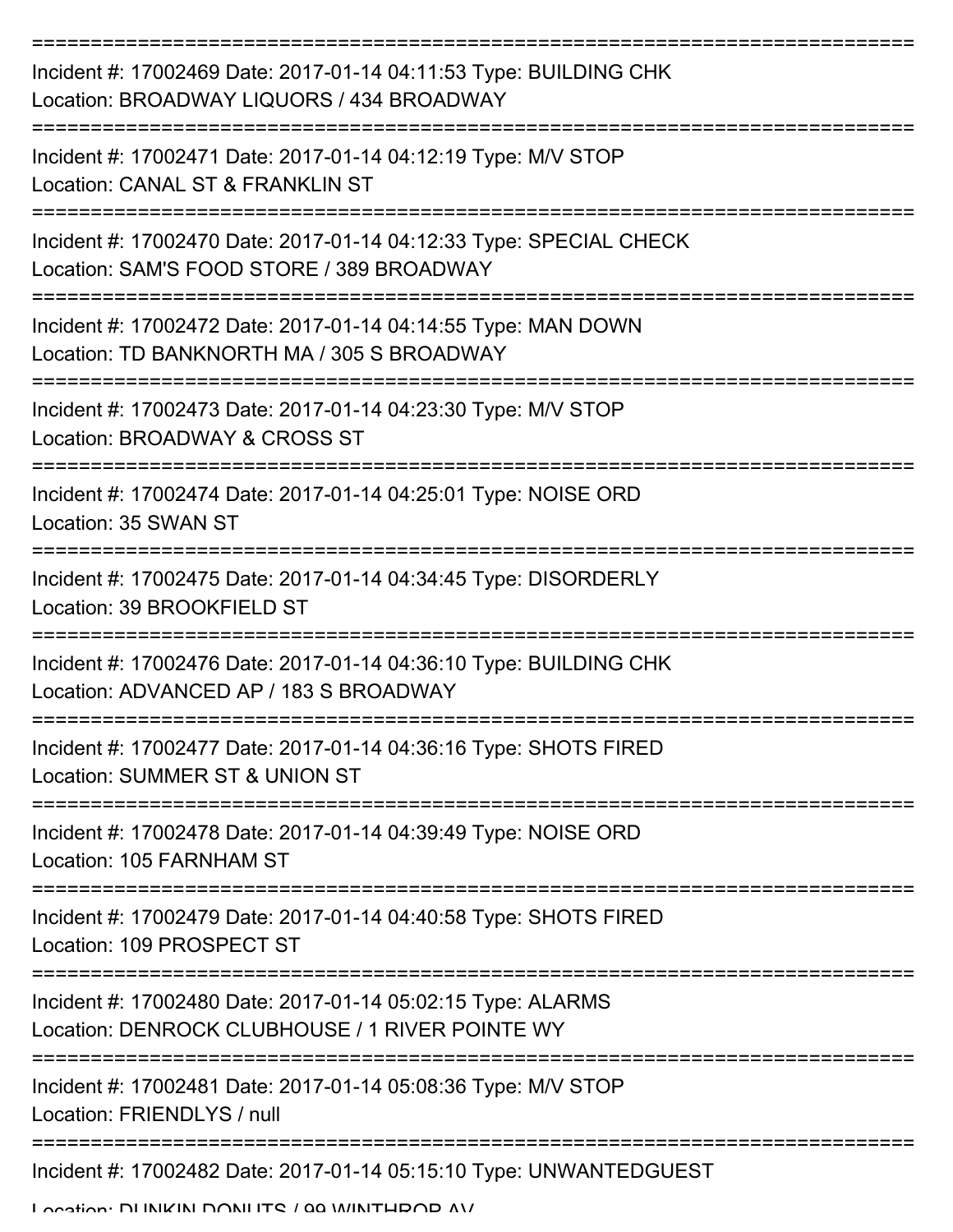| Incident #: 17002483 Date: 2017-01-14 05:35:18 Type: A&B D/W/ PROG<br>Location: ARREST / 135 MARGIN ST #2           |
|---------------------------------------------------------------------------------------------------------------------|
| Incident #: 17002484 Date: 2017-01-14 06:07:39 Type: DK (DRUNK)<br>Location: HAFFNERS GAS STATION / 262 LAWRENCE ST |
| Incident #: 17002485 Date: 2017-01-14 06:28:51 Type: M/V STOP<br>Location: BOSTON MARKET / 435 WINTHROP AV          |
| Incident #: 17002486 Date: 2017-01-14 07:10:32 Type: SUS PERS/MV<br>Location: 162 DAWES ST                          |
| Incident #: 17002487 Date: 2017-01-14 07:15:37 Type: PARK & WALK<br>Location: BRADFORD ST & BROADWAY                |
| Incident #: 17002488 Date: 2017-01-14 07:58:24 Type: ALARMS<br>Location: 1ST INVESTMENT REALTY / 316 ESSEX ST       |
| Incident #: 17002489 Date: 2017-01-14 08:30:51 Type: DOMESTIC/PROG<br>Location: 34 SANBORN ST #2                    |
| Incident #: 17002490 Date: 2017-01-14 09:16:32 Type: SPECIAL CHECK<br>Location: 185 NEWBURY ST                      |
| Incident #: 17002491 Date: 2017-01-14 09:17:33 Type: M/V STOP<br>Location: FRANKLIN ST & HAVERHILL ST               |
| Incident #: 17002492 Date: 2017-01-14 09:24:47 Type: M/V STOP<br>Location: 202 BROADWAY                             |
| Incident #: 17002493 Date: 2017-01-14 09:32:43 Type: M/V STOP<br>Location: 120 BROADWAY                             |
| Incident #: 17002495 Date: 2017-01-14 09:41:57 Type: MISSING PERS<br>Location: 30 BELMONT ST                        |
| Incident #: 17002494 Date: 2017-01-14 09:42:04 Type: M/V STOP<br>Location: 77 BROADWAY                              |
| Incident #: 17002497 Date: 2017-01-14 09:42:58 Type: MEDIC SUPPORT<br>Location: DUNKIN DONUTS / 99 WINTHROP AV      |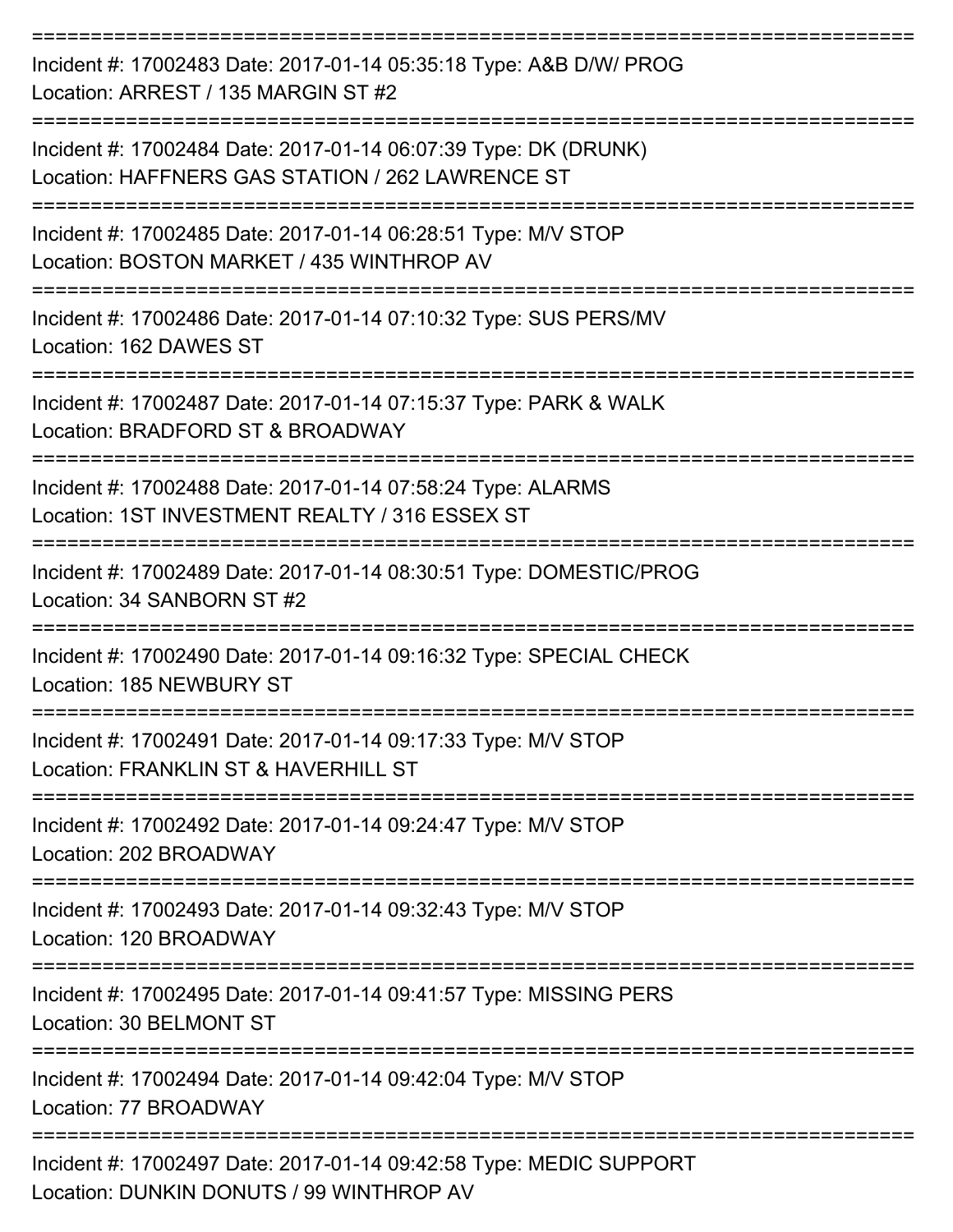| Incident #: 17002496 Date: 2017-01-14 09:43:00 Type: SUS PERS/MV<br>Location: 357 WATER ST                                           |
|--------------------------------------------------------------------------------------------------------------------------------------|
| :=============================<br>Incident #: 17002498 Date: 2017-01-14 09:50:35 Type: M/V STOP<br>Location: BROADWAY & HAVERHILL ST |
| Incident #: 17002499 Date: 2017-01-14 10:04:22 Type: HARASSMENT<br>Location: 209 FERRY ST<br>===========================             |
| Incident #: 17002502 Date: 2017-01-14 10:17:00 Type: MAL DAMAGE<br>Location: 101 SPRINGFIELD ST                                      |
| Incident #: 17002500 Date: 2017-01-14 10:17:10 Type: M/V STOP<br>Location: BROADWAY & CONCORD ST<br>=====================            |
| Incident #: 17002501 Date: 2017-01-14 10:17:32 Type: M/V STOP<br>Location: ABBOTT ST & S UNION ST                                    |
| Incident #: 17002503 Date: 2017-01-14 10:25:55 Type: M/V STOP<br>Location: BROADWAY & ESSEX ST                                       |
| Incident #: 17002504 Date: 2017-01-14 10:27:54 Type: AUTO ACC/NO PI<br>Location: 262 LOWELL ST                                       |
| Incident #: 17002505 Date: 2017-01-14 10:29:57 Type: M/V STOP<br>Location: BRADFORD ST & BROADWAY                                    |
| Incident #: 17002506 Date: 2017-01-14 10:46:26 Type: M/V STOP<br><b>Location: CENTRAL BRIDGE</b>                                     |
| Incident #: 17002507 Date: 2017-01-14 10:53:54 Type: UNKNOWN PROB<br>Location: 152 FOSTER ST                                         |
| Incident #: 17002508 Date: 2017-01-14 11:05:03 Type: MEDIC SUPPORT<br>Location: 408 LOWELL ST                                        |
| Incident #: 17002509 Date: 2017-01-14 11:12:39 Type: M/V STOP<br>Location: 1 N PARISH RD                                             |
| Incident #: 17002510 Date: 2017-01-14 11:17:55 Type: TOW OF M/V<br>Location: 95 BEACON AV                                            |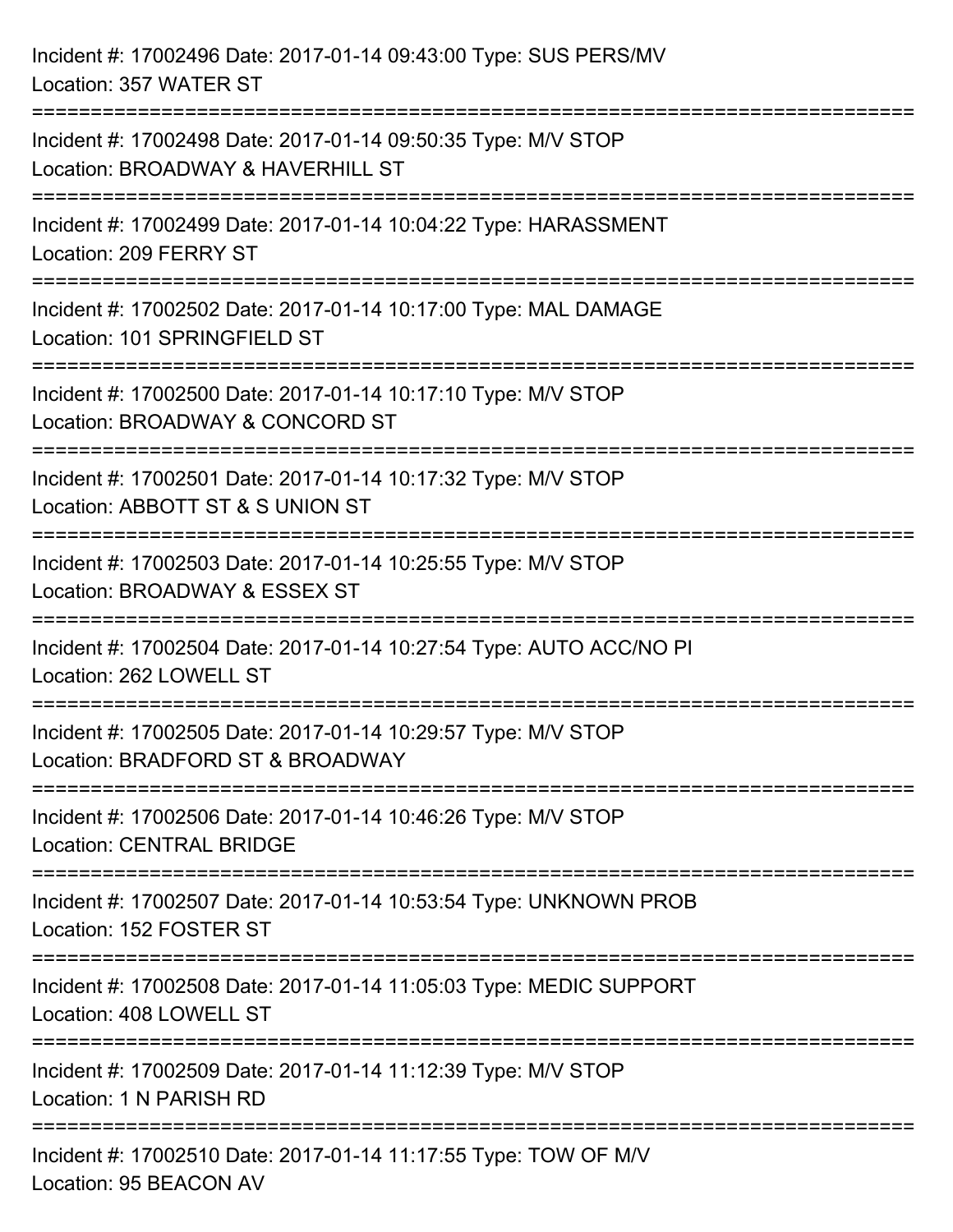| Incident #: 17002511 Date: 2017-01-14 11:18:56 Type: M/V STOP<br>Location: AMESBURY ST & LOWELL ST                                     |
|----------------------------------------------------------------------------------------------------------------------------------------|
| Incident #: 17002512 Date: 2017-01-14 11:19:28 Type: M/V STOP<br>Location: PHILLIPS ST & SALEM ST                                      |
| Incident #: 17002513 Date: 2017-01-14 11:21:00 Type: MEDIC SUPPORT<br>Location: 110 RIVERPOINT WY #APT5111<br>======================== |
| Incident #: 17002514 Date: 2017-01-14 11:24:50 Type: M/V STOP<br>Location: 228 HAMPSHIRE ST                                            |
| Incident #: 17002516 Date: 2017-01-14 11:28:31 Type: LARCENY/MV/PAST<br>Location: 153 BEACON AV<br>=================================== |
| Incident #: 17002515 Date: 2017-01-14 11:28:58 Type: M/V STOP<br>Location: FITZ ST & LAWRENCE ST<br>======================             |
| Incident #: 17002517 Date: 2017-01-14 11:32:15 Type: CK WELL BEING<br>Location: 341 SALEM ST #B                                        |
| Incident #: 17002518 Date: 2017-01-14 11:48:27 Type: M/V STOP<br>Location: 124 SALEM ST                                                |
| Incident #: 17002519 Date: 2017-01-14 11:54:51 Type: UNKNOWN PROB<br>Location: RIVERSIDE HOUSE OF PIZZA / 8 S BROADWAY                 |
| Incident #: 17002520 Date: 2017-01-14 12:04:46 Type: AUTO ACC/NO PI<br>Location: 83 OSGOOD ST                                          |
| Incident #: 17002521 Date: 2017-01-14 12:06:06 Type: DOMESTIC/PAST<br>Location: CVS PHARMACY / 266 BROADWAY                            |
| Incident #: 17002522 Date: 2017-01-14 12:20:00 Type: AUTO ACC/NO PI<br>Location: 14 DEMPSEY CT                                         |
| Incident #: 17002523 Date: 2017-01-14 12:24:30 Type: DRUG OVERDOSE<br>Location: 204 S UNION ST                                         |
| Incident #: 17002524 Date: 2017-01-14 12:26:12 Type: ASSIST FIRE<br>Location: 34 CAMELLA TEOLI WY                                      |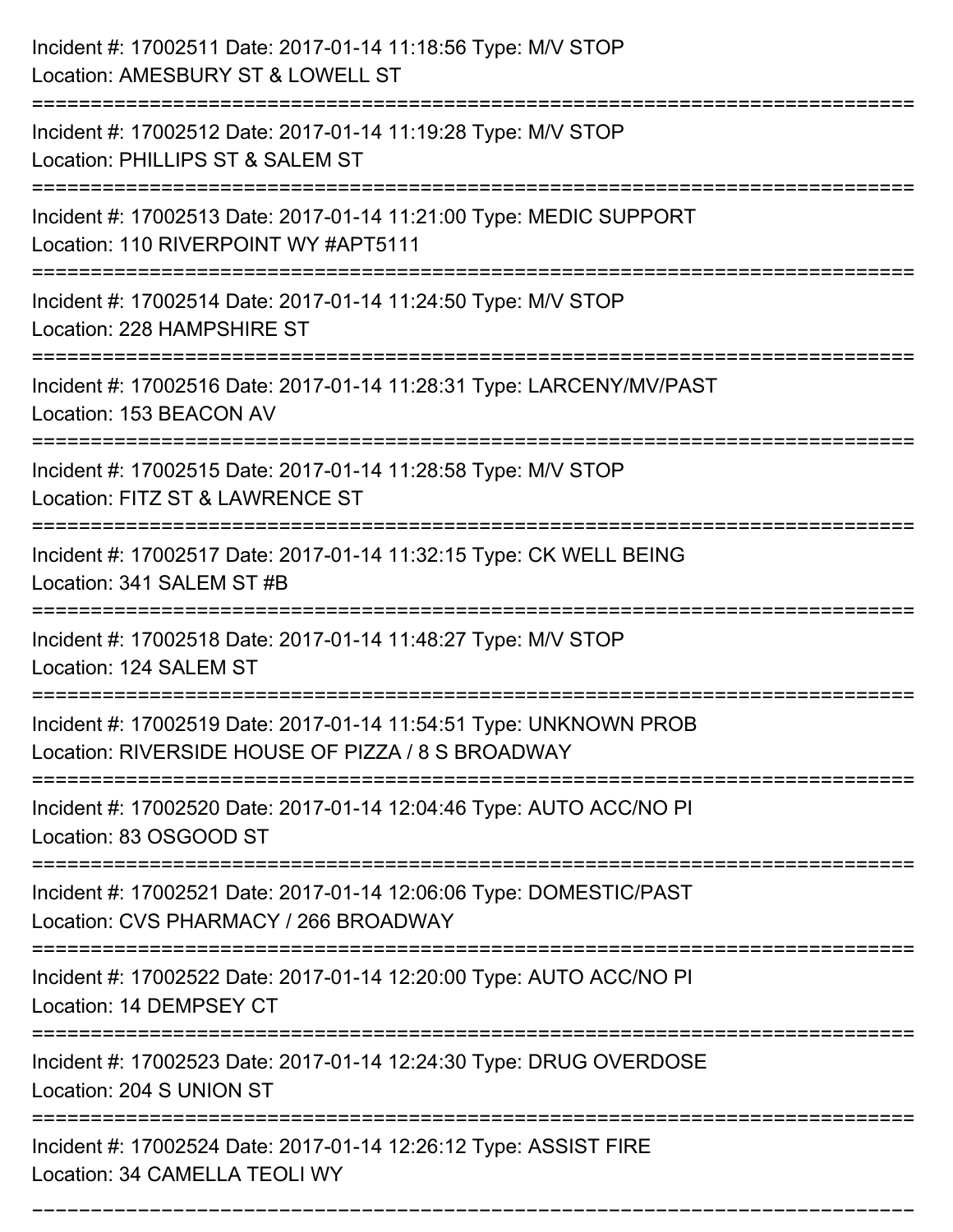| Incident #: 17002525 Date: 2017-01-14 12:29:24 Type: AUTO ACC/NO PI<br>Location: ARLINGTON ST & WILLOW ST<br>======================                                   |
|-----------------------------------------------------------------------------------------------------------------------------------------------------------------------|
| Incident #: 17002526 Date: 2017-01-14 12:32:06 Type: DRUG VIO<br>Location: EVERETT ST & ROWE                                                                          |
| Incident #: 17002527 Date: 2017-01-14 12:42:09 Type: MISSING PERS<br>Location: 75 GREENWOOD ST                                                                        |
| Incident #: 17002528 Date: 2017-01-14 12:42:30 Type: TOW OF M/V<br>Location: BURGER KING / 187 BROADWAY                                                               |
| Incident #: 17002529 Date: 2017-01-14 12:48:21 Type: ALARM/BURG<br>Location: GENERAL AUTO SUPPLY / 420 HAVERHILL ST<br>:======================<br>------------------- |
| Incident #: 17002530 Date: 2017-01-14 12:49:04 Type: M/V STOP<br>Location: 300 HAVERHILL ST                                                                           |
| Incident #: 17002531 Date: 2017-01-14 12:56:40 Type: AUTO ACC/UNK PI<br>Location: ALLSTON ST & WOODLAND ST                                                            |
| Incident #: 17002532 Date: 2017-01-14 12:57:27 Type: MISSING PERS<br>Location: 75 GREENWOOD ST                                                                        |
| Incident #: 17002534 Date: 2017-01-14 13:16:54 Type: SUS PERS/MV<br>Location: 11 N BOYLSTON ST                                                                        |
| Incident #: 17002533 Date: 2017-01-14 13:17:06 Type: GENERAL SERV<br>Location: 90 LOWELL ST.                                                                          |
| Incident #: 17002535 Date: 2017-01-14 13:59:27 Type: MISSING PERS<br>Location: 143 BERNARD AV                                                                         |
| Incident #: 17002536 Date: 2017-01-14 14:01:08 Type: ALARM/HOLD<br>Location: MUNOZ RESD / 42 ROWE ST                                                                  |
| Incident #: 17002537 Date: 2017-01-14 14:09:55 Type: MAL DAMAGE<br>Location: 54 BAY STATE RD                                                                          |
| Incident #: 17002538 Date: 2017-01-14 14:33:14 Type: TENANT PROB<br>Location: 93 TRENTON ST FL 3RD                                                                    |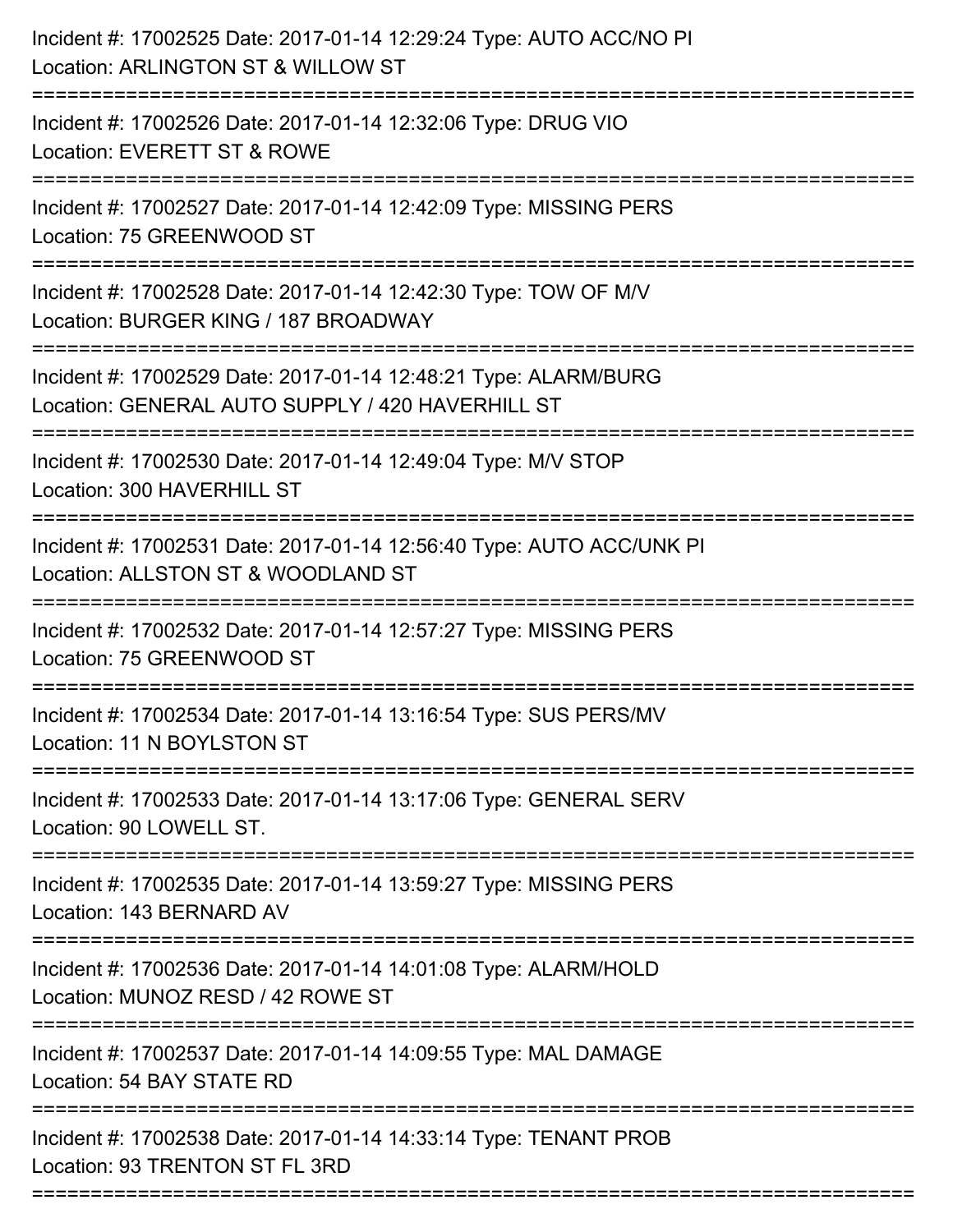Location: 96 BERKELEY ST

| Incident #: 17002540 Date: 2017-01-14 15:15:05 Type: ASSSIT AMBULANC<br>Location: 249 FARNHAM ST FL 2NDFL  |
|------------------------------------------------------------------------------------------------------------|
| Incident #: 17002541 Date: 2017-01-14 15:30:04 Type: LOST PROPERTY<br>Location: 404 HOWARD ST              |
| Incident #: 17002542 Date: 2017-01-14 15:48:49 Type: SUS PERS/MV<br>Location: 478 RIVERSIDE DR             |
| Incident #: 17002543 Date: 2017-01-14 15:53:31 Type: DRUG OVERDOSE<br>Location: 255 LOWELL ST              |
| Incident #: 17002544 Date: 2017-01-14 15:55:04 Type: DK (DRUNK)<br>Location: 264 LOWELL ST                 |
| Incident #: 17002545 Date: 2017-01-14 16:15:59 Type: ALARM/BURG<br>Location: 95 NEWTON ST #A               |
| Incident #: 17002546 Date: 2017-01-14 16:30:53 Type: DISTURBANCE<br>Location: 223 OSGOOD ST                |
| Incident #: 17002547 Date: 2017-01-14 16:42:23 Type: MISSING PERS<br>Location: 16 TRENTON ST               |
| Incident #: 17002548 Date: 2017-01-14 17:14:27 Type: M/V STOP<br>Location: MARSTON ST & 495                |
| Incident #: 17002549 Date: 2017-01-14 17:19:07 Type: STOL/MV/PAS<br><b>Location: LEXINGTON ST</b>          |
| Incident #: 17002551 Date: 2017-01-14 17:30:46 Type: EXTRA SURVEIL<br>Location: 185 NEWBURY ST             |
| Incident #: 17002550 Date: 2017-01-14 17:31:06 Type: SUS PERS/MV<br>Location: PRONTO PIZZA / 65 S UNION ST |
| Incident #: 17002552 Date: 2017-01-14 17:34:27 Type: M/V STOP<br>Location: CANAL ST & HAMPSHIRE ST         |
|                                                                                                            |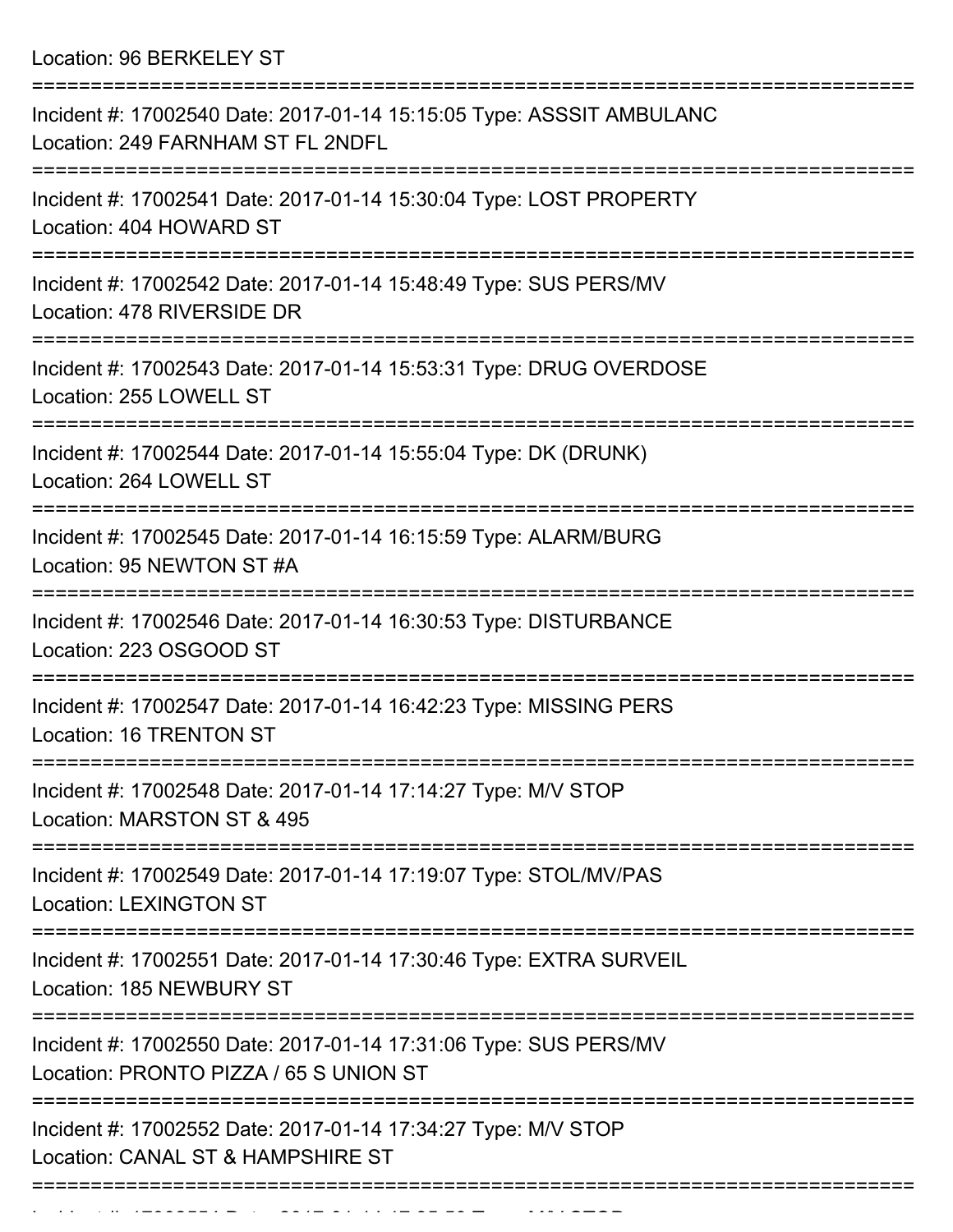Location: HAMPSHIRE ST & LOWELL ST

| Incident #: 17002553 Date: 2017-01-14 17:37:31 Type: M/V STOP<br>Location: ESSEX ST & FRANKLIN ST                     |
|-----------------------------------------------------------------------------------------------------------------------|
| Incident #: 17002555 Date: 2017-01-14 17:38:49 Type: M/V STOP<br>Location: JACKSON ST & MONTGOMERY ST                 |
| Incident #: 17002556 Date: 2017-01-14 17:43:02 Type: M/V STOP<br>Location: BROADWAY & COMMON ST                       |
| Incident #: 17002557 Date: 2017-01-14 17:43:19 Type: M/V STOP<br>Location: ERVING AV & HAMPSHIRE ST                   |
| Incident #: 17002558 Date: 2017-01-14 17:51:52 Type: M/V STOP<br>Location: ESSEX ST & HAMPSHIRE ST                    |
| Incident #: 17002559 Date: 2017-01-14 17:55:16 Type: M/V STOP<br>Location: ACTON ST & BROADWAY                        |
| Incident #: 17002561 Date: 2017-01-14 17:59:01 Type: MAN DOWN<br>Location: AMABLE LIQUORS / 260 JACKSON ST            |
| Incident #: 17002560 Date: 2017-01-14 17:59:51 Type: M/V STOP<br>Location: 1 S UNION ST                               |
| Incident #: 17002562 Date: 2017-01-14 18:06:31 Type: MAN DOWN<br>Location: FRANKLIN ST & LOWELL ST                    |
| Incident #: 17002563 Date: 2017-01-14 18:07:49 Type: M/V STOP<br>Location: LAWRENCE ST & PARK ST                      |
| Incident #: 17002564 Date: 2017-01-14 18:08:34 Type: M/V STOP<br>Location: HAMPSHIRE ST & LOWELL ST                   |
| Incident #: 17002565 Date: 2017-01-14 18:09:00 Type: BUILDING CHK<br>Location: HAFFNERS GAS STATION / 262 LAWRENCE ST |
| Incident #: 17002566 Date: 2017-01-14 18:20:36 Type: AUTO ACC/NO PI<br>Location: 342 PROSPECT ST                      |
|                                                                                                                       |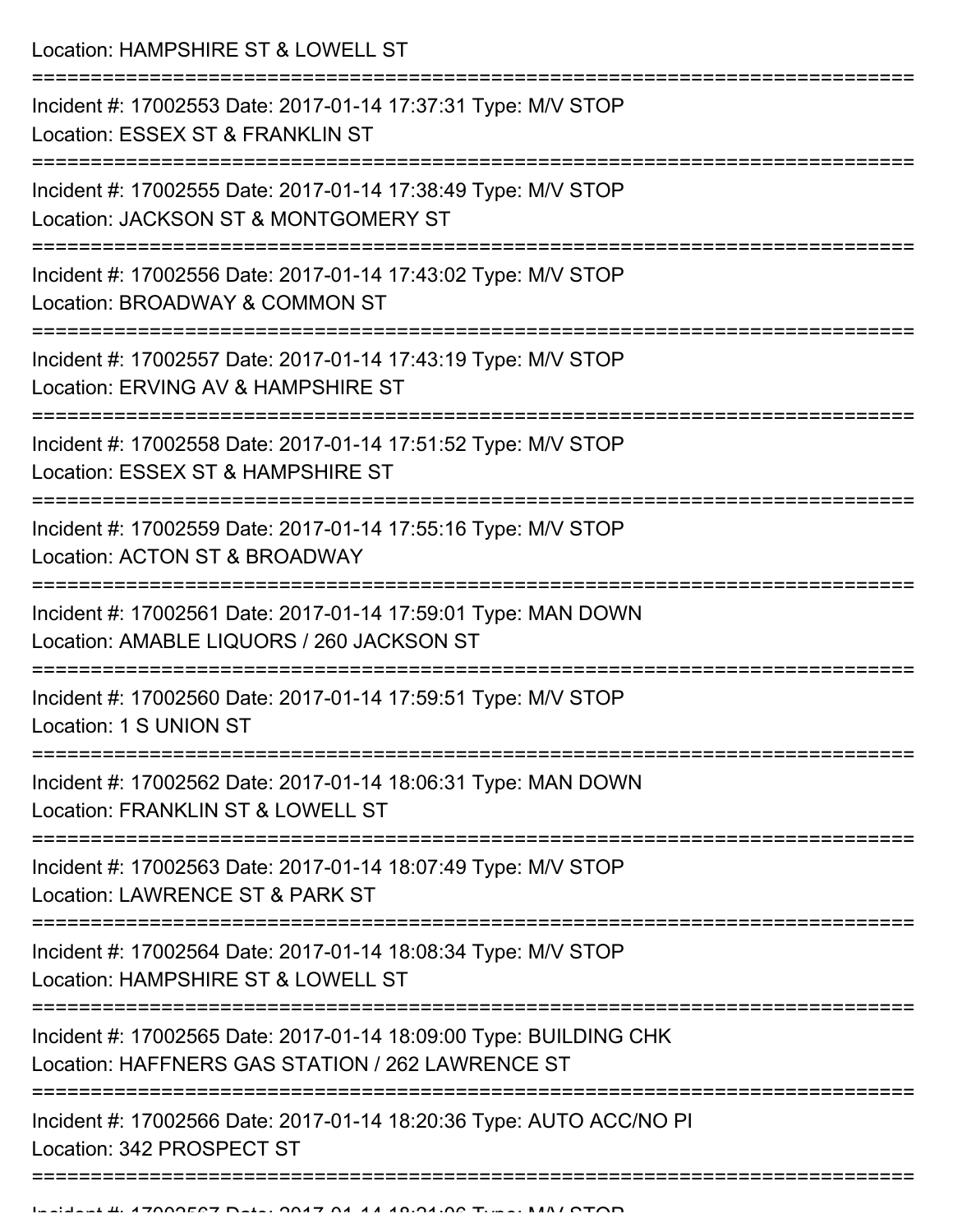| Location: BERKELEY ST & JACKSON ST                                                                                                                            |
|---------------------------------------------------------------------------------------------------------------------------------------------------------------|
| Incident #: 17002568 Date: 2017-01-14 18:22:36 Type: SHOPLIFTING<br>Location: 700 ESSEX ST                                                                    |
| Incident #: 17002569 Date: 2017-01-14 18:24:46 Type: DISTURBANCE<br>Location: 109 WALNUT ST #5 FL 2                                                           |
| Incident #: 17002570 Date: 2017-01-14 18:26:42 Type: M/V STOP<br>Location: BROADWAY & METHUEN ST                                                              |
| :=======================<br>Incident #: 17002571 Date: 2017-01-14 18:29:26 Type: M/V STOP<br>Location: 34 SALEM ST                                            |
| Incident #: 17002572 Date: 2017-01-14 18:31:11 Type: ALARM/BURG<br>Location: HEALTH AND HUMAN SERVICES / 280 MERRIMACK ST                                     |
| =====================================<br>================<br>Incident #: 17002573 Date: 2017-01-14 18:32:31 Type: M/V STOP<br><b>Location: CENTRAL BRIDGE</b> |
| Incident #: 17002574 Date: 2017-01-14 18:32:58 Type: NOISE ORD<br>Location: 75 PARK ST FL 2                                                                   |
| Incident #: 17002575 Date: 2017-01-14 18:36:44 Type: M/V STOP<br>Location: 199 LAWRENCE ST                                                                    |
| Incident #: 17002576 Date: 2017-01-14 18:38:20 Type: M/V STOP<br>Location: 1 CANAL ST                                                                         |
| Incident #: 17002577 Date: 2017-01-14 18:41:08 Type: M/V STOP<br>Location: 1 CANAL ST                                                                         |
| ---------------------------------<br>Incident #: 17002578 Date: 2017-01-14 18:42:08 Type: M/V STOP<br>Location: CANAL ST & FRANKLIN ST                        |
| Incident #: 17002579 Date: 2017-01-14 18:43:21 Type: M/V STOP<br>Location: 272 LAWRENCE ST                                                                    |
| Incident #: 17002580 Date: 2017-01-14 18:43:33 Type: FIGHT<br>Location: CENTRAL BRIDGE / 0 MERRIMACK ST                                                       |
| Incident #: 17002581 Date: 2017 01 14 19:46:45 Type: EVTDA CLIDVEIL                                                                                           |

Incident #: 17002581 Date: 2017-01-14 18:46:45 Type: EXTRA SURVEIL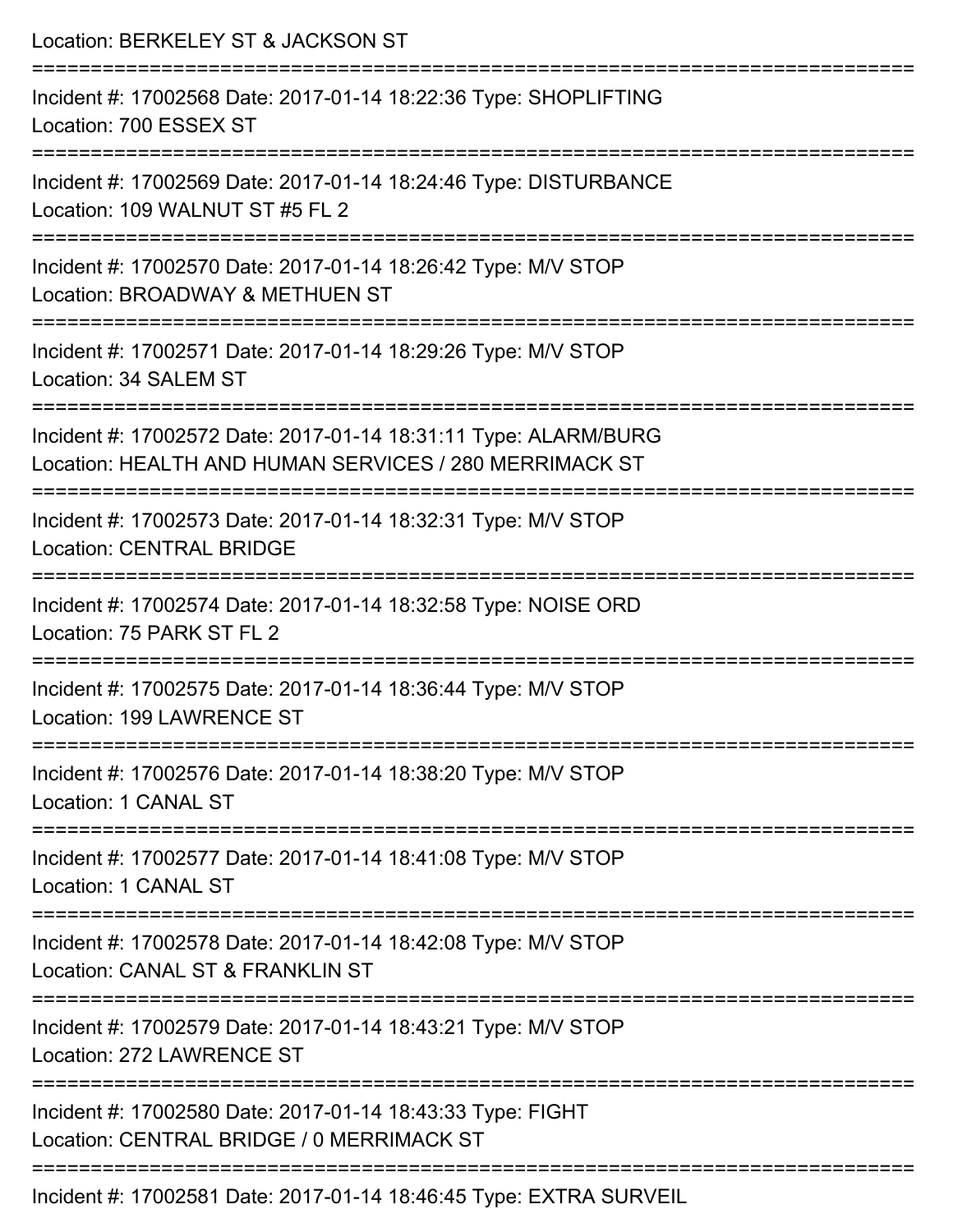| Incident #: 17002582 Date: 2017-01-14 18:48:18 Type: AUTO ACC/NO PI<br>Location: 4 INMAN ST                 |
|-------------------------------------------------------------------------------------------------------------|
| Incident #: 17002583 Date: 2017-01-14 18:48:26 Type: EXTRA SURVEIL<br>Location: BOYD ST                     |
| Incident #: 17002584 Date: 2017-01-14 18:51:31 Type: M/V STOP<br>Location: CANAL ST & FRANKLIN ST           |
| Incident #: 17002585 Date: 2017-01-14 18:54:11 Type: M/V STOP<br>Location: 100 OSGOOD ST                    |
| Incident #: 17002586 Date: 2017-01-14 18:54:59 Type: M/V STOP<br>Location: ESSEX ST & FRANKLIN ST           |
| Incident #: 17002587 Date: 2017-01-14 19:05:19 Type: M/V STOP<br>Location: DAISY ST & HOLLY ST              |
| Incident #: 17002588 Date: 2017-01-14 19:06:52 Type: ALARM/BURG<br>Location: LAWRENCE HIGH / 70 N PARISH RD |
| Incident #: 17002589 Date: 2017-01-14 19:11:08 Type: M/V STOP<br><b>Location: LAKE ST</b>                   |
| Incident #: 17002591 Date: 2017-01-14 19:13:20 Type: M/V STOP<br>Location: BRUCE ST & BERKELEY ST           |
| Incident #: 17002590 Date: 2017-01-14 19:14:28 Type: M/V STOP<br>Location: BROADWAY & METHUEN ST            |
| Incident #: 17002592 Date: 2017-01-14 19:17:31 Type: M/V STOP<br>Location: BERKELEY ST & BRUCE ST           |
| Incident #: 17002593 Date: 2017-01-14 19:18:32 Type: M/V STOP<br>Location: BROADWAY & CROSS ST              |
| Incident #: 17002594 Date: 2017-01-14 19:18:37 Type: SUS PERS/MV<br>Location: 506 LOWELL ST                 |
| Incident #: 17002595 Date: 2017-01-14 19:34:22 Type: M/V STOP                                               |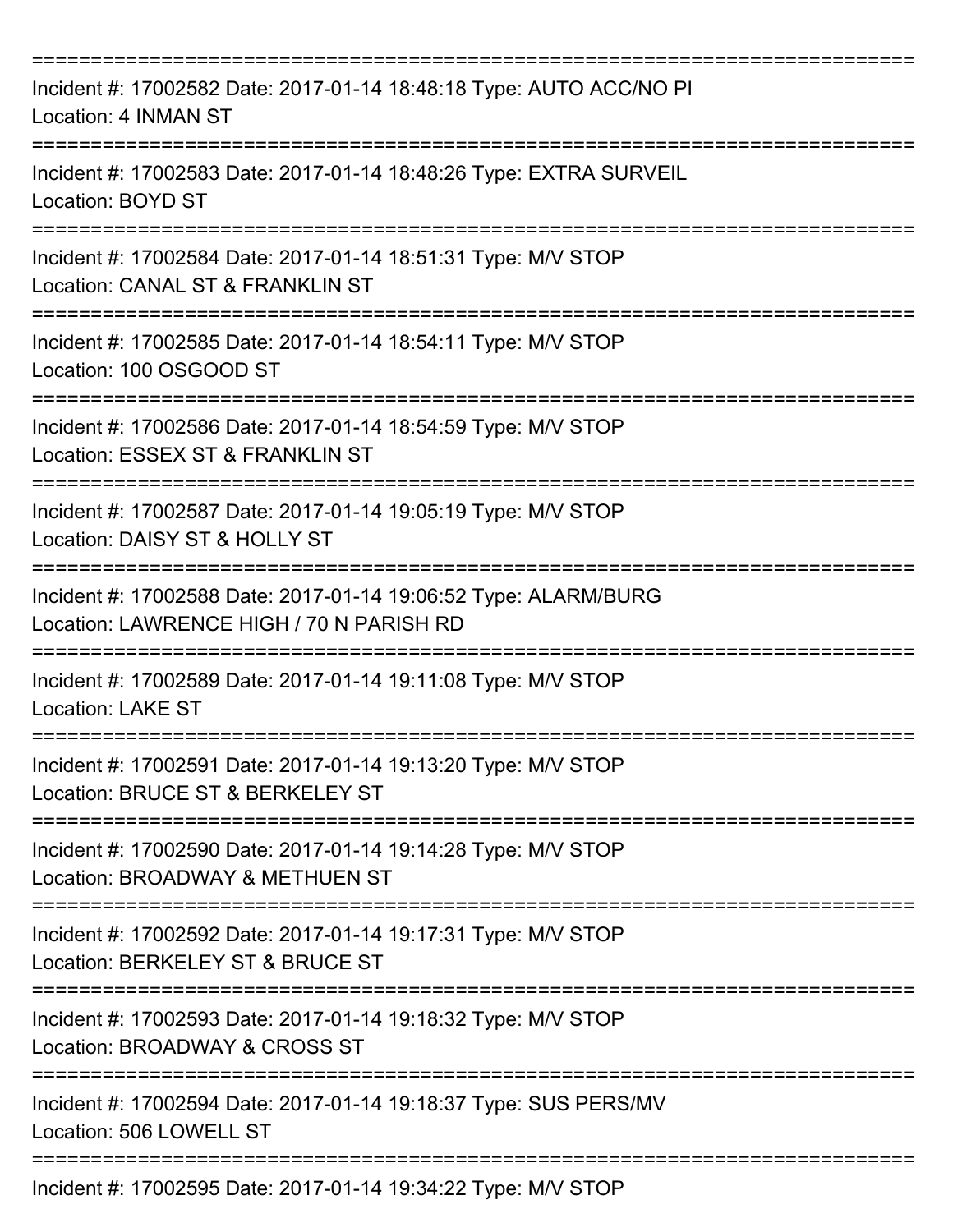| Incident #: 17002596 Date: 2017-01-14 19:35:15 Type: M/V STOP<br>Location: E HAVERHILL ST & PROSPECT ST           |
|-------------------------------------------------------------------------------------------------------------------|
| Incident #: 17002597 Date: 2017-01-14 19:45:21 Type: M/V STOP<br>Location: LAWRENCE ST & MYRTLE ST                |
| Incident #: 17002598 Date: 2017-01-14 19:52:51 Type: M/V STOP<br>Location: LAWRENCE ST & MYRTLE ST                |
| Incident #: 17002599 Date: 2017-01-14 19:55:59 Type: M/V STOP<br>Location: 200 LAWRENCE ST                        |
| Incident #: 17002600 Date: 2017-01-14 19:58:12 Type: M/V STOP<br>Location: LAWRENCE ST & MYRTLE ST                |
| Incident #: 17002601 Date: 2017-01-14 20:04:39 Type: DOMESTIC/PROG<br>Location: 594 HAVERHILL ST FL 1             |
| Incident #: 17002602 Date: 2017-01-14 20:06:58 Type: M/V STOP<br>Location: LAWRENCE ST & MYRTLE ST                |
| Incident #: 17002603 Date: 2017-01-14 20:09:04 Type: M/V STOP<br>Location: FITZ ST & LAWRENCE ST                  |
| Incident #: 17002604 Date: 2017-01-14 20:24:23 Type: M/V STOP<br>Location: LAWRENCE ST & LEBANON ST               |
| Incident #: 17002605 Date: 2017-01-14 20:25:01 Type: UNWANTEDGUEST<br>Location: SUPER LIQUORS / 35 S BROADWAY     |
| Incident #: 17002606 Date: 2017-01-14 20:57:14 Type: M/V STOP<br>Location: BROADWAY & CROSS ST                    |
| Incident #: 17002607 Date: 2017-01-14 20:57:57 Type: ALARM/BURG<br>Location: CINTRON RESIDENCE / 149 MYRTLE ST #1 |
| Incident #: 17002608 Date: 2017-01-14 21:33:05 Type: M/V STOP<br>Location: ERVING AV & LAWRENCE ST                |
| Incident #: 17002609 Date: 2017-01-14 21:39:43 Type: M/V STOP                                                     |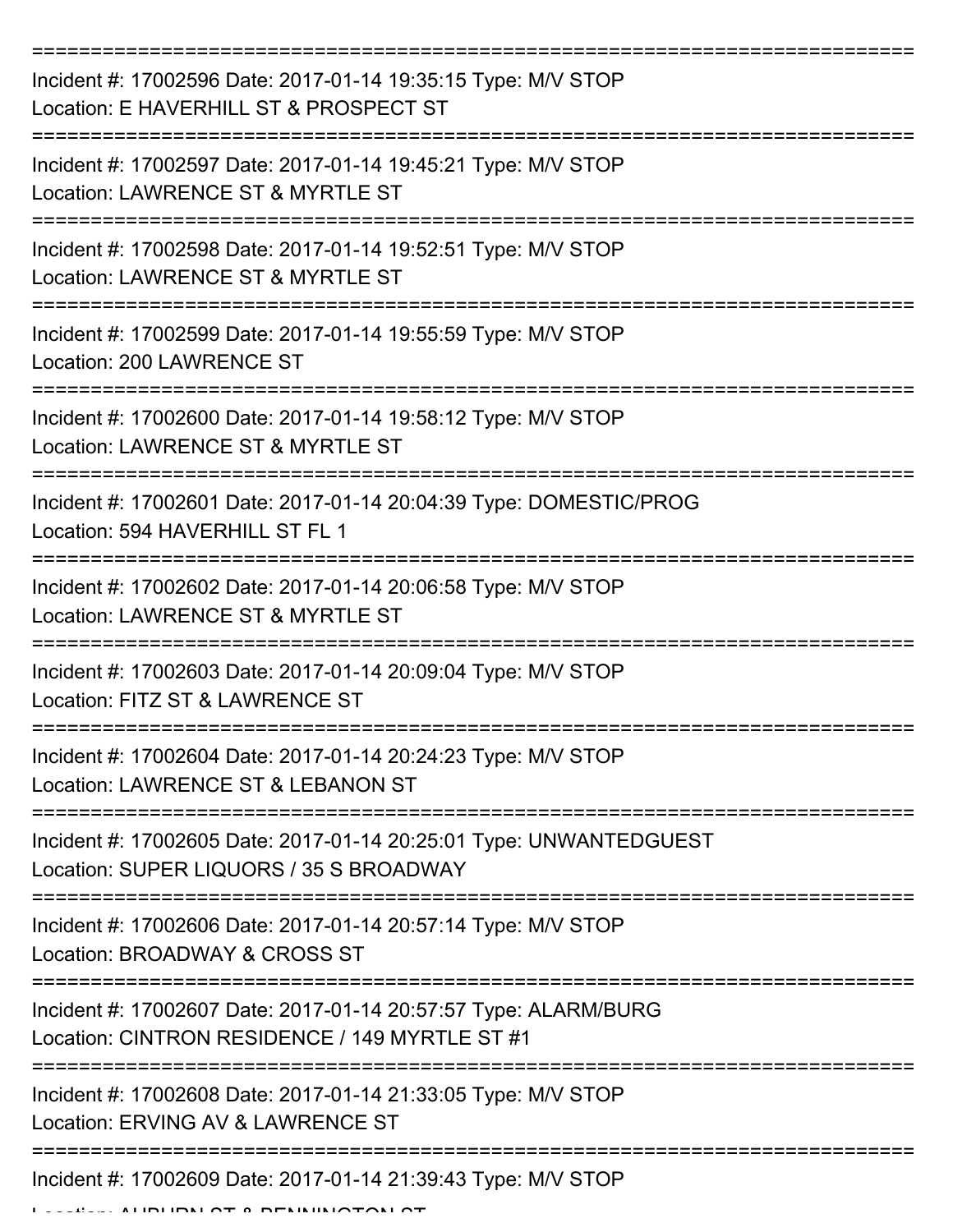| Incident #: 17002610 Date: 2017-01-14 21:45:20 Type: MV/BLOCKING<br>Location: KENDRICK ST & PARK ST           |
|---------------------------------------------------------------------------------------------------------------|
| Incident #: 17002611 Date: 2017-01-14 22:01:08 Type: M/V STOP<br>Location: HAMPSHIRE ST & HAVERHILL ST        |
| Incident #: 17002612 Date: 2017-01-14 22:04:16 Type: 209A/SERVE<br>Location: 33 N PARISH RD                   |
| Incident #: 17002613 Date: 2017-01-14 22:26:42 Type: TOW OF M/V<br>Location: JACKSON ST & METHUEN ST          |
| Incident #: 17002614 Date: 2017-01-14 22:27:15 Type: MISSING PERS<br>Location: 82 FARLEY ST FL 3              |
| Incident #: 17002615 Date: 2017-01-14 22:28:56 Type: NOISE ORD<br>Location: 536 HOWARD ST                     |
| Incident #: 17002616 Date: 2017-01-14 22:30:40 Type: M/V STOP<br>Location: DUNKIN DONUTS / 226 WINTHROP AV    |
| Incident #: 17002617 Date: 2017-01-14 22:49:57 Type: UNKNOWN PROB<br>Location: 204 S UNION ST #3R             |
| Incident #: 17002618 Date: 2017-01-14 22:57:12 Type: NOISE ORD<br>Location: 64 PLEASANT ST #B                 |
| Incident #: 17002619 Date: 2017-01-14 23:11:11 Type: MEDIC SUPPORT<br>Location: FREEDOM TIRE / 140 S BROADWAY |
| Incident #: 17002620 Date: 2017-01-14 23:16:28 Type: NOISE ORD<br>Location: 76 S BROADWAY                     |
| Incident #: 17002621 Date: 2017-01-14 23:45:20 Type: ROBBERY ARMED<br>Location: CARVER ST & SALEM ST          |
| Incident #: 17002622 Date: 2017-01-14 23:49:30 Type: ALARM/BURG<br>Location: DUNKIN DONUTS / 608 S UNION ST   |
|                                                                                                               |